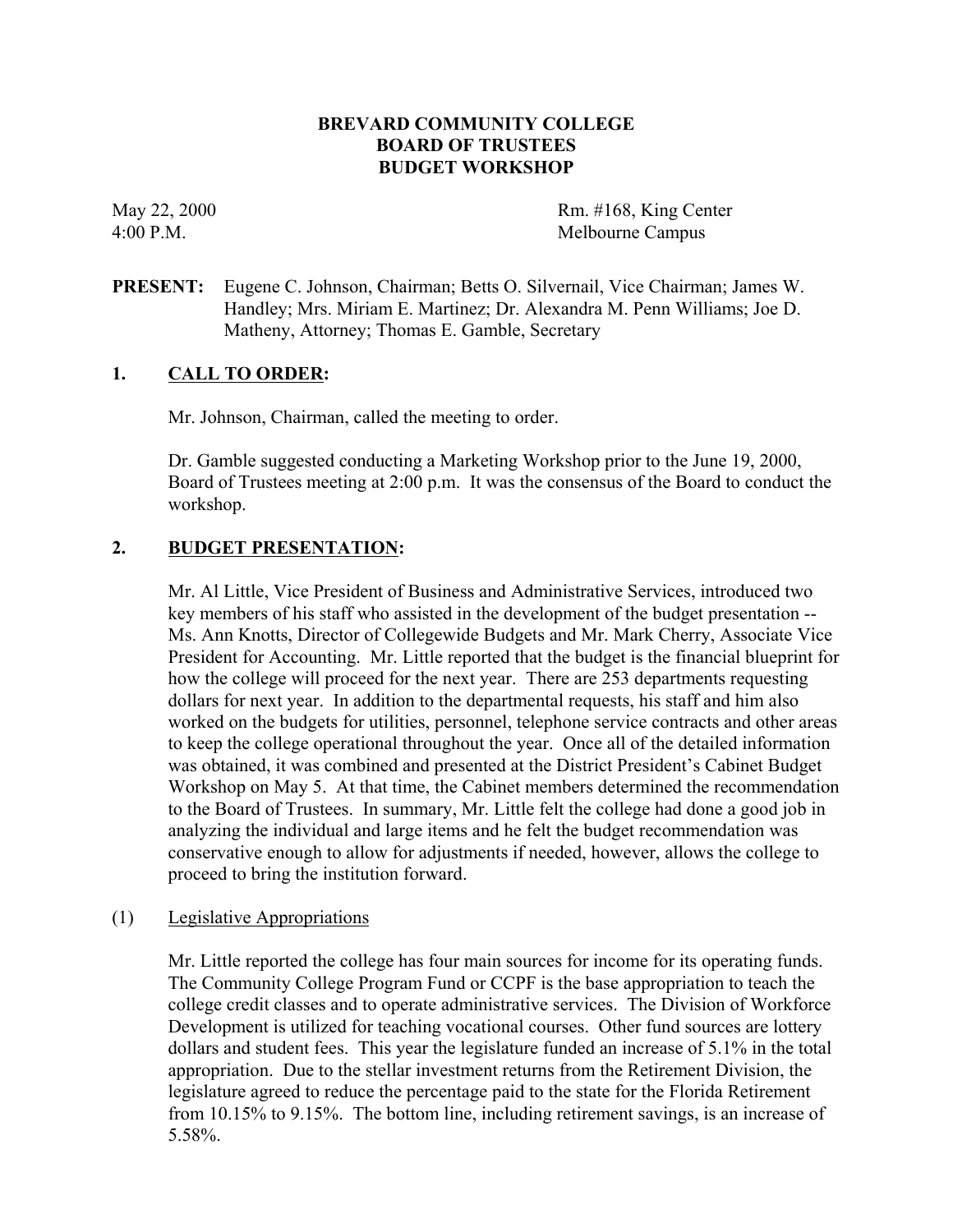**Board of Trustees Budget Workshop Meeting May 22, 2000 Page 2–**

> Mr. Little reported there are several factors which reduce the percentage allocated. One is the retirement savings which is part of the legislature's computation. A large part of funds comes from grants, which the college will not receive, as they will not pay the college for costs they do not incur. In rolling the budget forward, the college based this year's revenue budget on an assumption of FTE at the level of the current year. However, enrollment decreased between 6-7%. This year's budget will have to be adjusted for the shortfall in revenue. The true state increase, therefore, is \$44,241,180. With other BCC revenue such as interest earnings, non-credit tuition, revenue for the Business and Industry Training Center, rental of college facilities and other revenues, it brings the total revenue being proposed for this year to \$47,743,621. Compared to the current year's budget, that is a 3.95% increase.

> Mr. Little reported BCC was awarded \$2.44 million for general renovation and repairs from Public Education Capital Outlay (PECO) funds. The college also receives an annual allotment from license tag revenue called Sum of Digits Money, which totals \$1,062,239 this year. Finally, matching funds were received for two projects, which were approved by the legislature to fund a \$288,000 project at the King Center for the Performing Arts to replace carpeting and an \$80,000 project to upgrade site facilities around the County Fair site for the Palm Bay Campus. The state approved just under \$1.4 million for the conversion of WBCC to digital broadcasting which requires a one to one match. Mr. Little reported the college will be bringing a separate Capital Outlay budget to the Board within the next month or two and these issues will be discussed in more detail.

(2) Budget Summary

Mr. Little reported the bottom line the college uses when completing the budget is the unrestricted fund balance. This is basically the amount of money the college budgets to have in reserve at the end of the year. Once this fiscal year is closed out, a budget amendment will be brought to the Board to bring the fund balance to what is actually remaining from this year. It is hoped that the fund balance will rise enough this year to enable the college to write-off the Florida Teaching and Research Laboratories (FTRL) receivable and to stay above the 4% minimum fund balance allowed. Florida State Statutes requires the college to maintain an unrestricted fund balance between 4-10% of the total of the prior year's fund balance and the current year's revenue. Historically, BCC has been at 4%. This balance provides the college with little flexibility should the college encounter a poor funding year or unexpected expenditure. The long-term objective is to get out from under the FTRL receivable and to raise the fund balance percentage.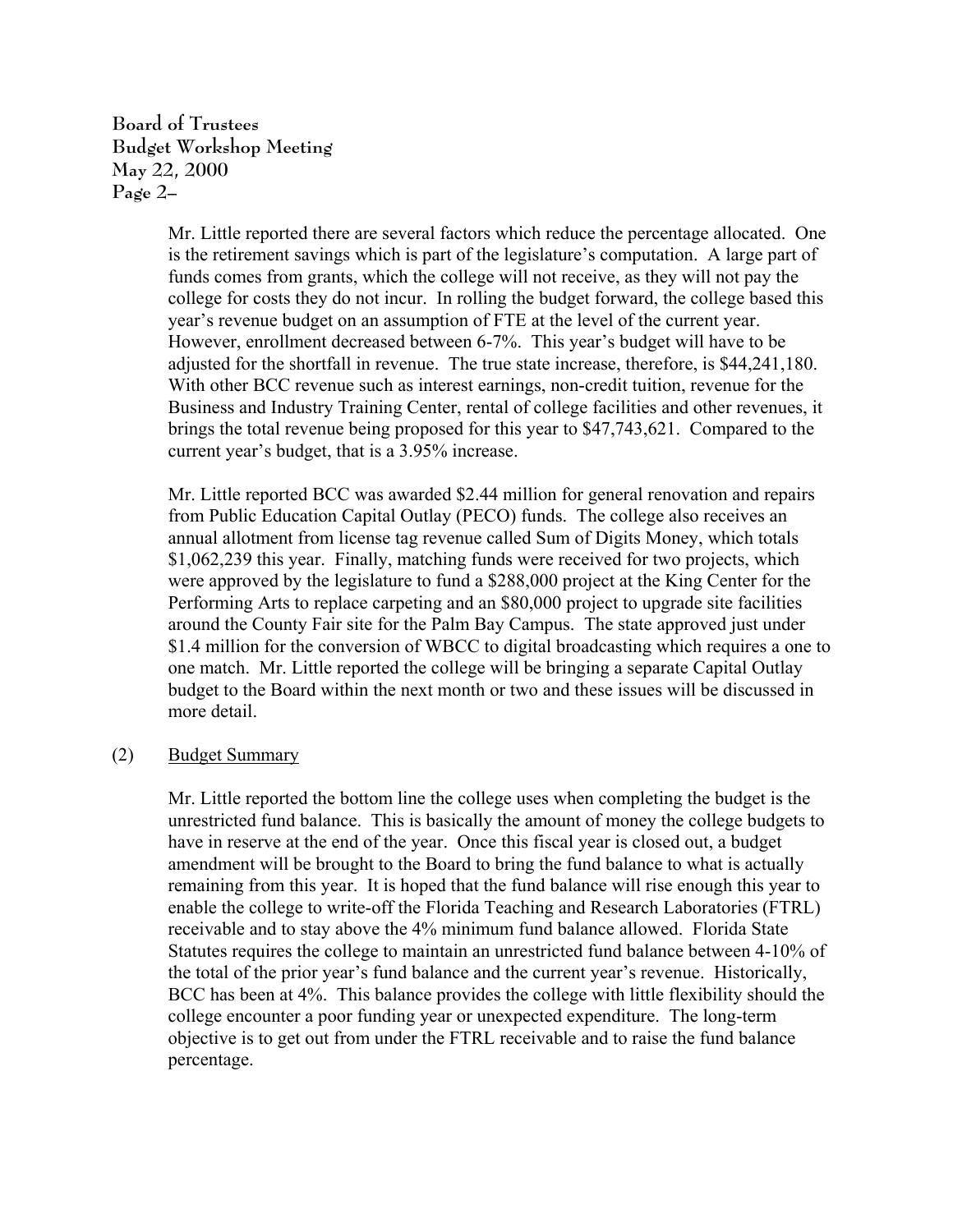**Board of Trustees Budget Workshop Meeting May 22, 2000 Page 3–**

### (3) Revenue Budget

Mr. Little reported student fees shown in the material provided shows all student fees expected from the coming year for credit and non-credit enrollment. This also includes other fees such as application and lab fees. Each year the legislature publishes a standard fee to be charged for classes. Mr. Little reported the projected student fees are prepared by utilizing the current year enrollment with the new fee rate approved by the legislature. In taking the college from last year to this year, he utilized what is being projected in student fees for this year less the loss from the reduction of enrollment.

Dr. Gamble reported the Marketing Workshop next month will include demographics. This will allow the college to review the penetration area for marketing. At this time, basically 42% of the high school graduates from the high schools in the district who go on to college start their college experience at BCC. From a state and national perspective, this is a high percentage. The state average is approximately 28%. Dr. Gamble felt the college should focus a lot more on the potential student population of 25 years and up in the marketing efforts.

Mr. Little reported the bulk of the college's revenue is from state appropriations, which total \$34,617,000 for this year. These revenues are assured, unless there is a statewide cutback due to revenue receipts not coming in to equal projections. Revenues from sales and services include those from the planetarium, cosmetology, dental clinic, facility rentals, college grants, interest earnings, fines and incidental revenue anticipated during the year. Generally, all of the colleges charge close to the maximum tuition allowable. This year BCC is recommending a total fee of \$47.50 for college credit resident tuition per credit hour, which is an increase from the current \$45.00. Other recommended fee increases are a small increase in the vocational credit courses and the legislature dictates the amount that all institutions offering vocational classes will charge. The \$39.08 resident fee per credit hour for vocational classes is an increase from the \$37.00 charged last year. Non-resident fees are also set by the legislature. The A&P rate is increasing approximately 6%, while the PSAV out-of-state rate is decreasing 10% due to a change in how the state calculates the rate. Mrs. Silvernail asked if there was some reason the college uses the prior year budget versus the actual. Mr. Little explained that the college's year does not end until June 30, 2000, therefore, he could only provide a projected amount. He further explained that at the end of the year the college will present a budget amendment with actual amounts. Mr. Little answered questions presented by the Board and noted there was an explanation of major changes in departmental budgets included in the Board Workshop materials.

#### (4) Expenditures By Type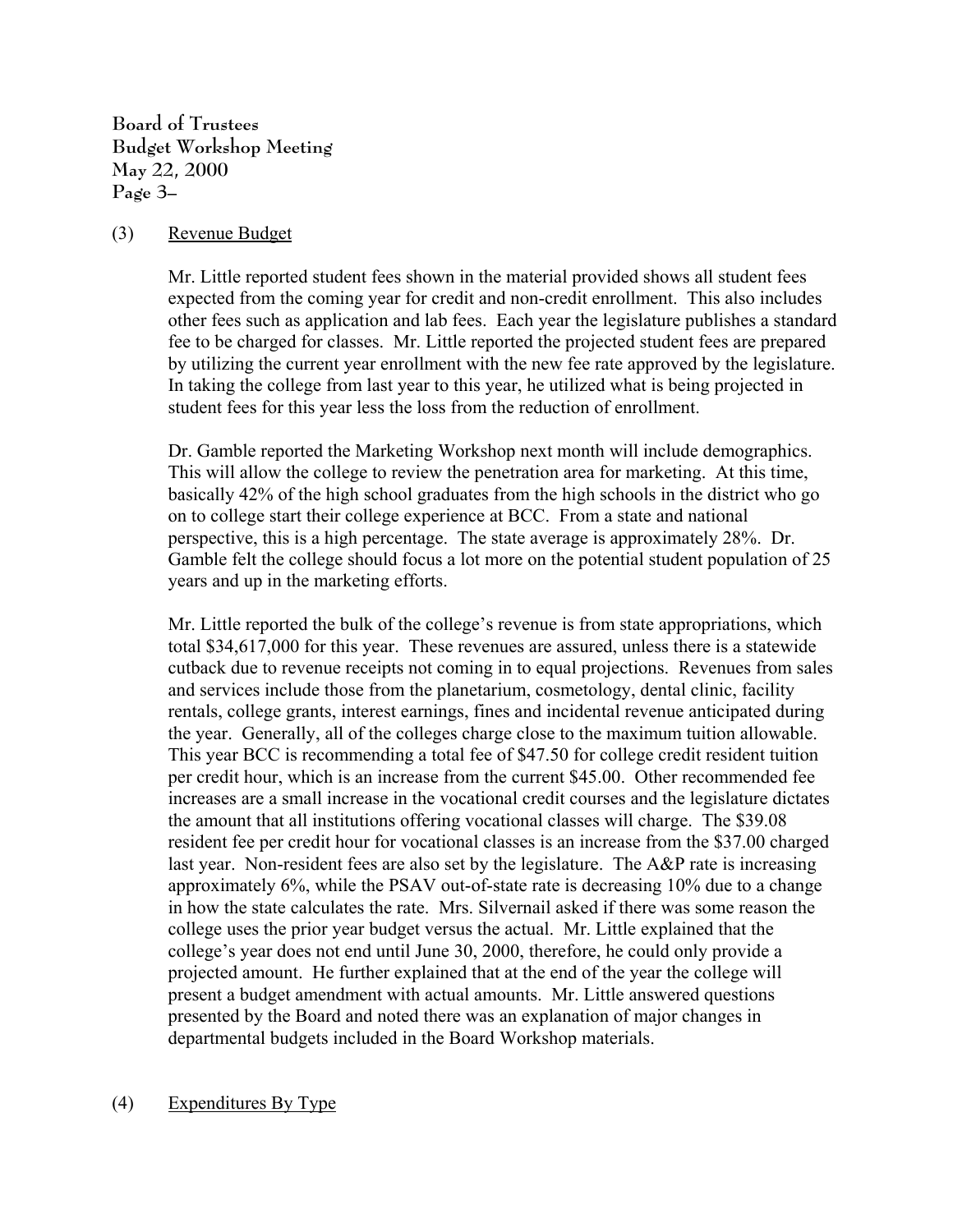**Board of Trustees Budget Workshop Meeting May 22, 2000 Page 4–**

> Mr. Little reviewed the breakdown of the proposed budget by type of expenditure. Compared to statewide averages, salaries statewide are approximately 76%, compared to BCC's which are close to 74%. The statewide average for operational expenses is approximately 20%, compared to BCC's at 22.9%. Capital Outlay statewide is approximately 4%, compared to BCC's 3%. BCC should typically show a higher operational percentage than the average, due to the large number of square feet of facilities which must be maintained. The bond payment covered by the college for the Florida Teaching and Research Laboratories inflates this amount in the operation's budget. The need over the long-run is to shift dollars from operating expenses to salaries to bring the salary structure to a level on average with the rest of the state. The college is also a little under the average for capital outlay, however, at this time it is not a critical issue. With the funding the college receives for capital outlay out of the operating fund, as well as what the grants and other areas are able to address, the college is in good shape with capital outlay.

> Mrs. Martinez asked if the college were to remove the bond payment burden if the percentage would be more like the state average. Mr. Little reported if the amount of the annual bond obligation was placed into salaries the college would be closer to the state average.

> Mr. Little reviewed the personnel area of the budget. Dollars have been set aside to provide the staff and faculty with across the board raises required to be more competitive with local industries and other state community colleges. A recommendation is not being made for part-time faculty this year as a significant increase was provided last year and the college feels those rates are competitive for the current year. The personnel budget includes only the most crucial new positions. Most of the positions are directly related to instructional support. No increase is being recommended in the administrative positions this year. The college has had to budget for a 20% increase in health insurance effective January  $1<sup>st</sup>$  of this year. This is based on what a lot of other companies are finding in the market place.

> Dr. Penn Williams asked why the Board members were not provided with the 1999-2000 figures for the expenditures. Mr. Little reported he would provide this information to the Board. Mrs. Martinez asked Mr. Little what the largest increases are on the personnel side. Mr. Little reported the largest amount set aside was for salary increases. In addition to salary increases, there is the 20% increase in health insurance. Dr. Gamble reported the college is focusing new staffing primarily on those relating directly to the instructional program, i.e., lab technicians.

(5) Expenditures by Function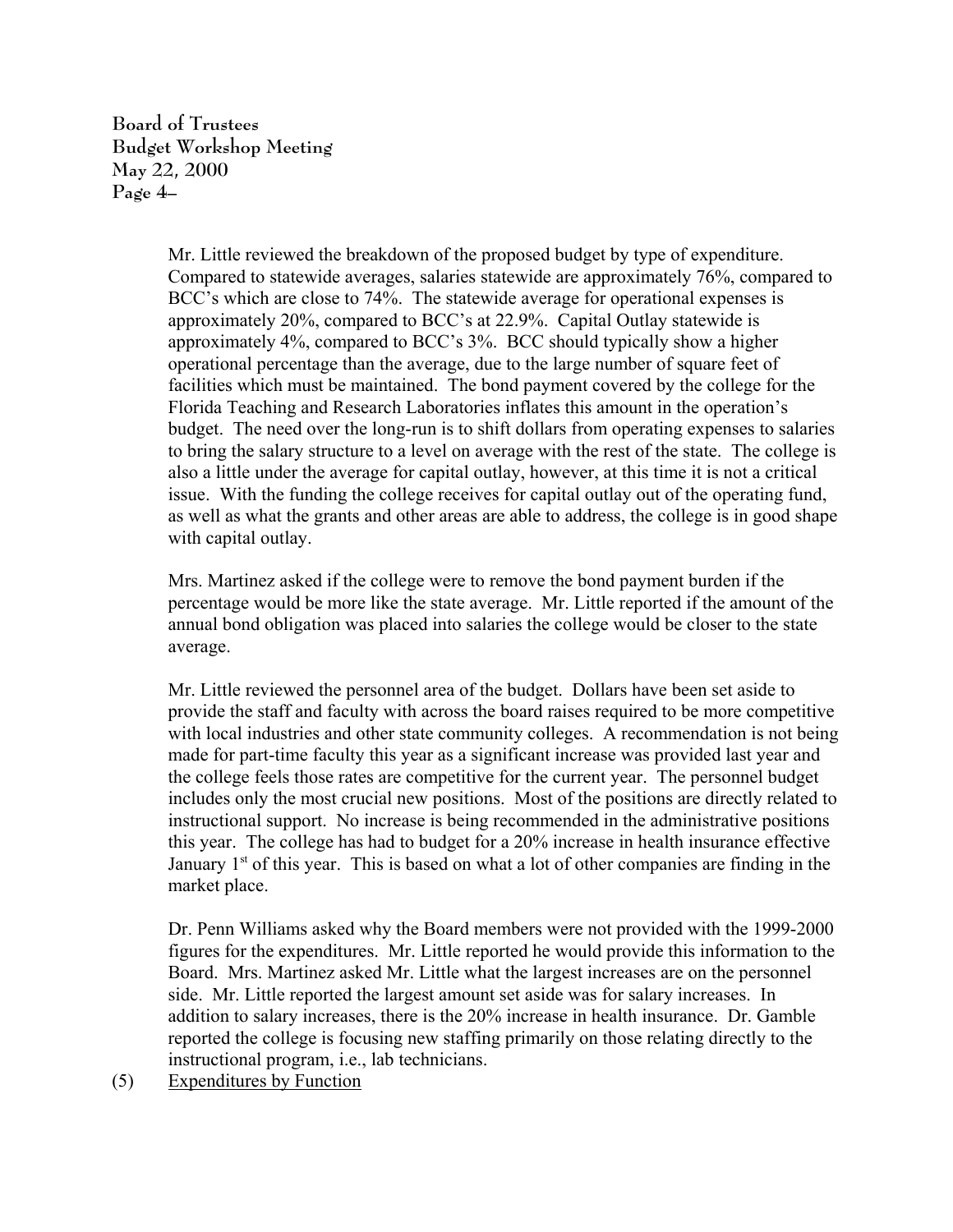**Board of Trustees Budget Workshop Meeting May 22, 2000 Page 5–**

> Mr. Little reported there is little change in the overall categories this year. There are some small percentage changes from last year to this year. Mr. Little reviewed the expenditure functions with the Board. The budget for part-time faculty has been placed in the Campus President's budgets, instead of in the departmental budgets. This greatly impacts the percentage increase.

#### (6) Operating Budget - Department Breakdown

Mr. Little reviewed the operating budget and department breakdown and answered questions presented by the Board of Trustees. Mr. Little reported at the District President's Cabinet Budget Workshop the Cabinet pulled out ten percent of the departments either in the high or low end of funding compared to last year. Explanations have been provided on why those significant changes have happened.

Each Campus President reported on any changes in the proposed budget from last year. Dr. Gamble answered questions presented by the Board of Trustees regarding student capacity and funding. Mr. Little reported if the enrollment increases beyond what the college has projected, additional revenue would be generated.

Dr. Gamble reported the college needs to improve the advising area and discussed more involvement of the JobLink in career advisement information. He would like to see the college move toward the direction of steering students to the JobLink first and after they decide what they would like to do, come to the academic advisers for the sequence of courses they will need. Dr. Gamble also stated he would like to see more full-time faculty involvement in the advising process in terms of course sequences in order to ensure that students take courses they are prepared to take. This would assist in helping to channel the students' thinking in the appropriate direction.

Dr. Penn Williams asked if there are programs other than the Business and Industry Training Center that are self-sufficient. Mr. Little reported the continuing education programs on each campus are self-sufficient and fees pay for the cost of the programs. Dr. Penn Williams asked if the Board could be provided with a breakout of the continuing education program, as they are like mini businesses. Dr. Gamble reported Dr. Denison will report to the Board in the fall on the status of the Business and Industry Training Center in terms of income versus expenditures, the number of people involved, and the businesses he is working with. Dr. Gamble felt the non-credit, as well as the credit enrollment needs to be included when looking at the college's function. Mr. Little discussed the Center for Aerospace Training and reported there is the potential for this program to be self supporting. Dr. Gamble reported the intent is for the center to be self sustaining either by grants or through industries paying for training. Mrs. Martinez asked if anything innovative is being done to assist with the advising

needs. Dr. Gamble reported this year a program was started to involve full-time faculty